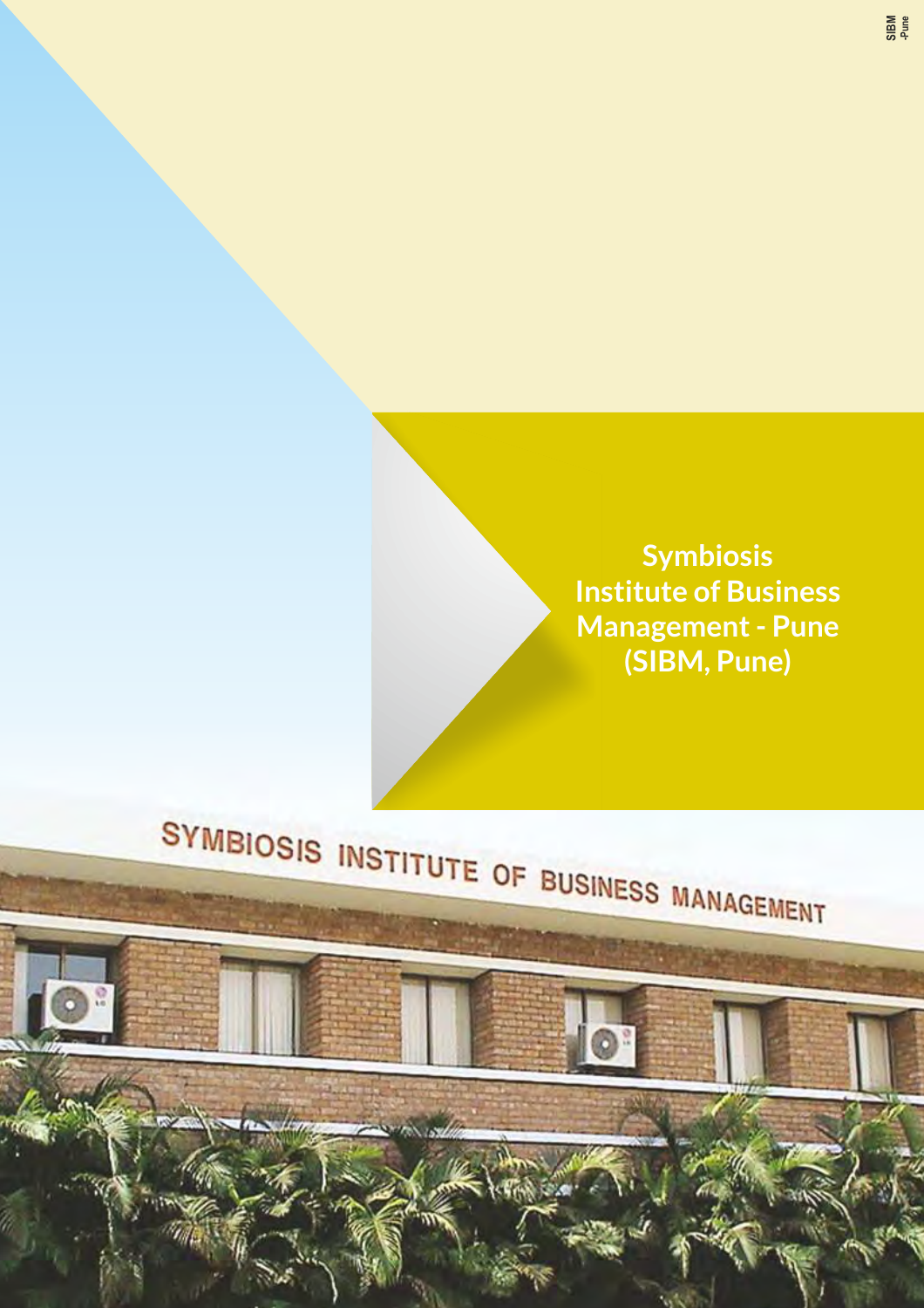



# **Contact details:**

**Symbiosis Institute of Business Management - Pune Gram:** Lavale**, Tal:** Mulshi, **Dist:** Pune 412 115 **Telephone:** 020-39116000 / 7304445959 **Email:** admissinsteam@sibmpune.edu.in Website: http://www.sibm.edu/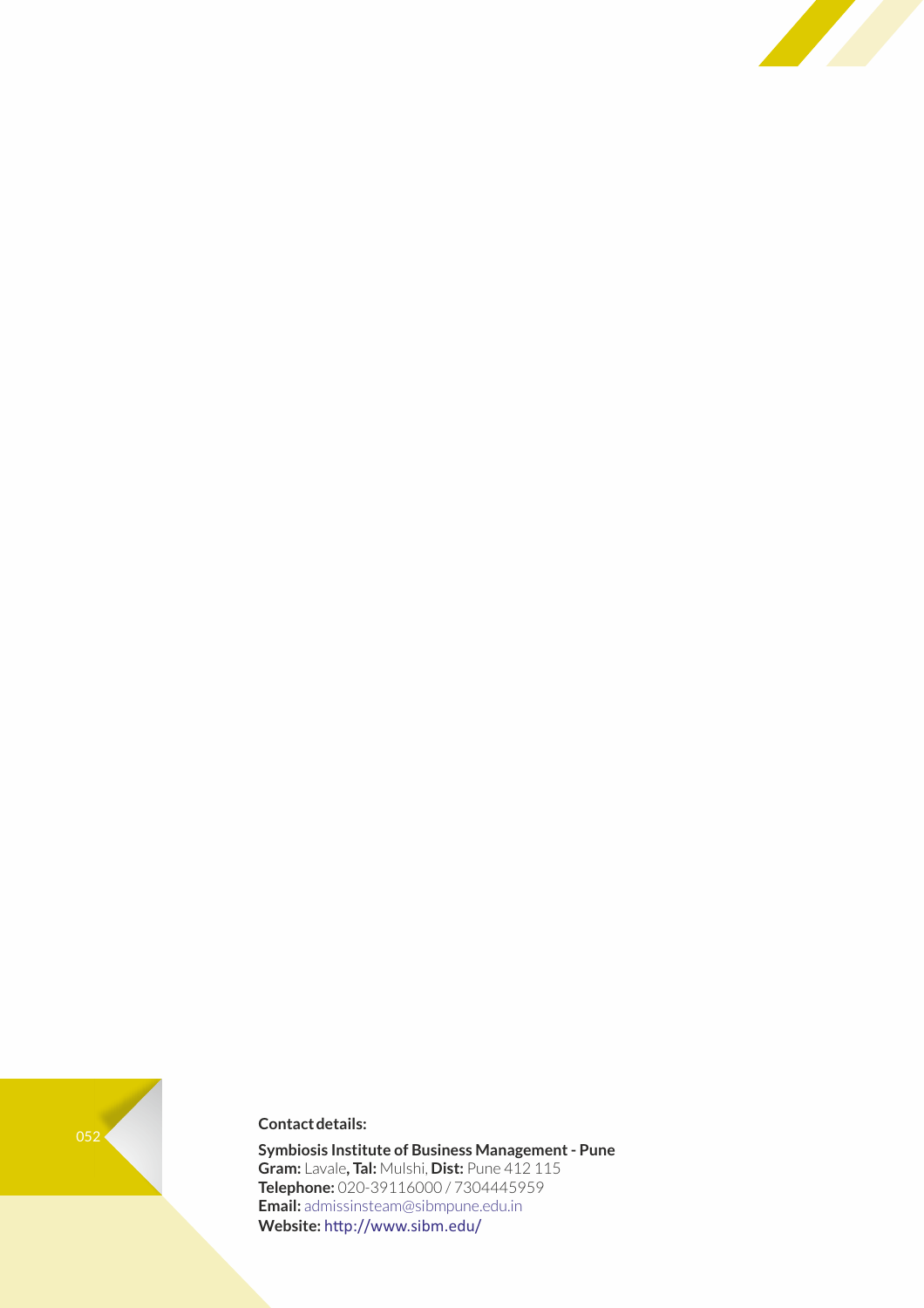

**Dr. R Raman**  Director

# **Director Profile:**

In today's competitive business environment the challenges and opportunities for the corporate houses are plethora in number. We at SIBM, Pune enable the students to take on these challenges and solve problems in real time.

SIBM, Pune has all that is needed to make us stand out as one of the finest B schools in the country. Our top notch full time and visiting faculty members, our dedicated and illustrious alumni, the best quality students who have a "never say die attitude" and the world class infrastructure surrounded by nature's greenery makes SIBM, Pune a unique and prime destination for corporates, when they hunt for the best talent to join them. One prime reason for the traditional recruiters and new companies to head for our campus is due to the talent power house that we have i.e. "The High Quality Students". Being a student driven B school, the student councils own and manage several aspects including corporate relations, sports and cultural activities, social responsibility. Even placements are taken care by the student council under the guidance of Director – SIBM, Pune.

We at SIBM, Pune have been perceptive to the changing times. Right since the inception in 1978 we have been constantly exploring and have been innovative in changing the curriculum as per the needs of the industry. Even the present MBA - Innovation and Entrepreneurship program is one of the unique programs that we have started which no other Indian B school offers. Be it the case based pedagogy or introduction of role plays in the class or the scenario based learning, we have always been innovative in bringing the best practices into the teaching- learning process.

We have an enviable and eminent global network of faculty members and we continue to ensure that our network becomes bigger and better. This not only gives us the edge to offer short term and long term Management Development Programs but also helps us to run the weekend diploma and executive programs for people from the Industry. The research out-put by faculty and students is also impressive.

I do not have an iota of doubt to state "SIBM Pune the sought after destination for management education in the country"

# **Institute Profile:**

Symbiosis Institute of Business Management, Pune is a premier B-School of India recognized for its excellence in academics, high quality management programme and its valuable contributions to industry, society and students. SIBM Pune was established in 1978. SIBM Pune currently offers the following programs:

- A two years full time MBA programme giving the options to specialize in Marketing, Finance, Operations and Human Resources (Admission through SNAP)
- A two year full time MBA programme in Innovation and Entrepreneurship. (Admission through SNAP)
- Executive MBA programme and One year Post Graduate Diploma Programmes for the working professional offered during the weekends
- Executive Post Graduate Diploma programmes for corporates, as per the requirements of the corporate houses.

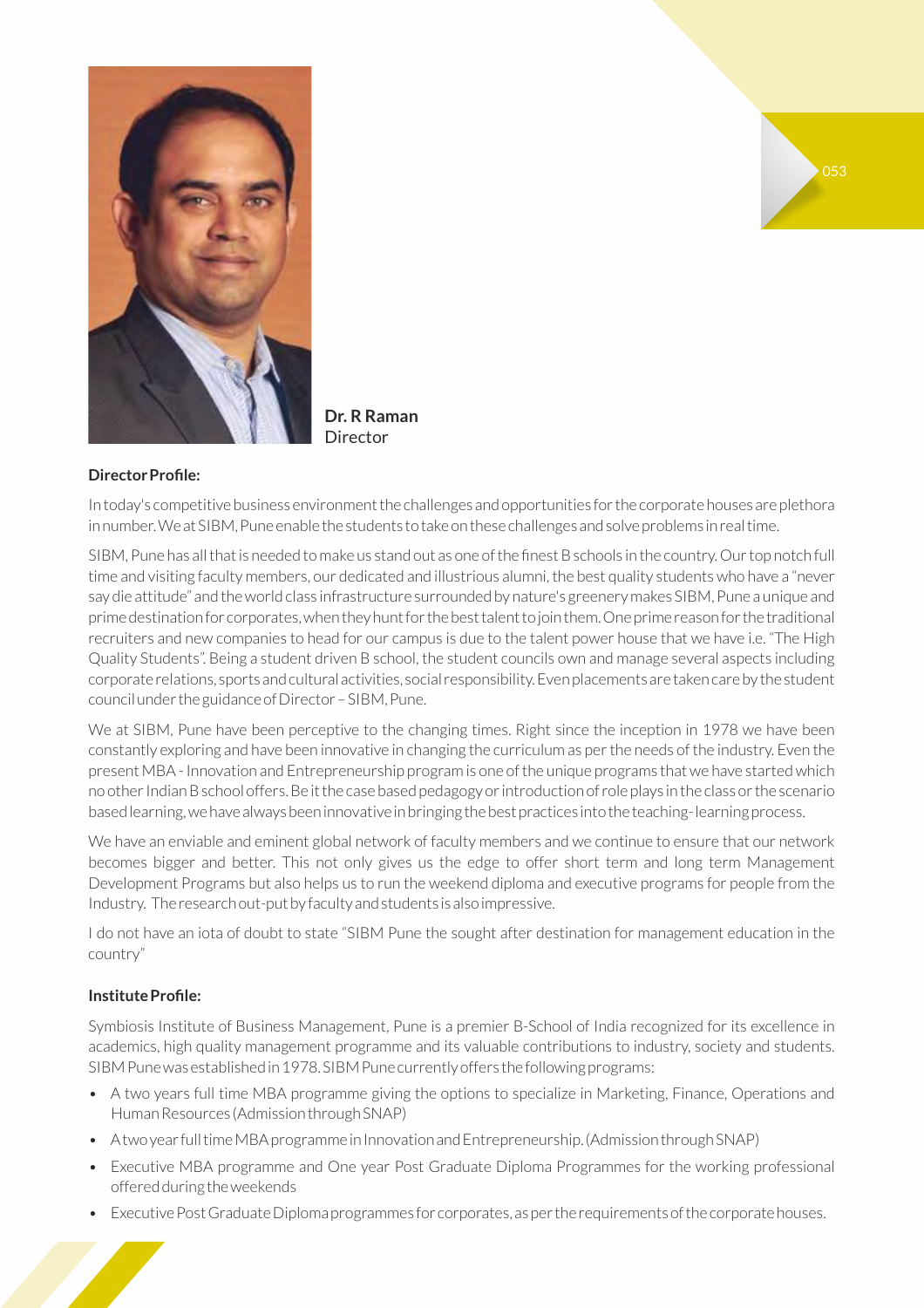

The essential strong pillars of SIBM Pune are its illustrious alumni, exemplary students, full time faculty and numerous visiting faculty members from the corporate and industry. SIBM Pune is a student driven institute. The students' council consists of nine teams, which you could check out under the Students' Council tab.

The students' council organizes a number of events, management competitions as well as cultural and sports activities like Coffee with SIBM, Arcturus, Imperio, National Alumni Meet, Transcend, The Blueprint, Entrepreneurship Summit, Sports Conclave, PRoelio and many more. SIBM Pune ensures that its alumni stays well connected with the college. Several events are organized wherein the alumni interact with the students and share their corporate experiences.

# **Programme Profile**

- **Name of the Programme(s):**
- **I) Master of Business Administration (MBA)** [Specializations in Marketing / Finance / Human Resource / Operations]
- **ii) MBA Innovation & Entrapreneurship (MBA IE)**

# **Duration:**

2 years full-time

# **Intake:**

**Master of Business Administration:** 180 **MBA(Innovation & Entrepreneurships):** 40

# **Eligibility:**

Candidate should be a graduate from any statutory university with a minimum of 50% marks (45% for SC/ST) at graduation level.

Candidates appearing for final year examinations can also apply, but their admission will be subject to obtaining a minimum of 50% marks (45% for SC/ST) in the qualifying examination.

**IMPORTANT:** It is the responsibility of the Candidates to ascertain whether they possess the requisite qualifications for admission. Having been admitted provisionally does not mean acceptance of eligibility. Final eligibility for admission will be decided by Symbiosis International University.

# **Reservation of Seats:** As per University norms

*SIBM Pune Management Day 2016 (L-R) Dr. R Raman, Director, SIBM Pune, Dr. S.B Mujumdar, Chancellor, SIU & Founder Symbiosis, Mr. Amit Narain, Head of HR, Nestle & Mr. Rajat Mathur, Managing Director – HR, Morgan Stanle.*



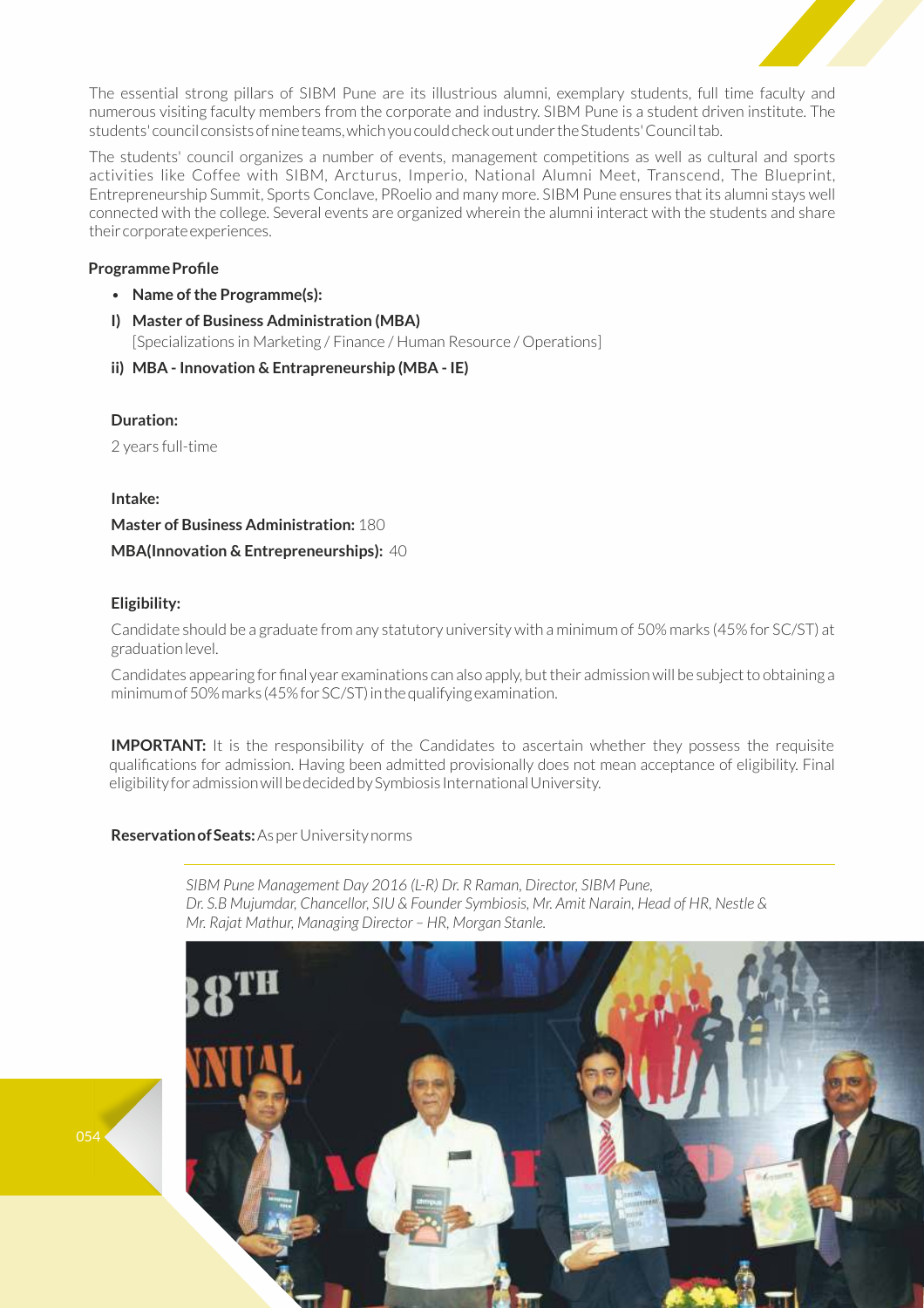

*Neeraj Ghaywan , an SIBM, Pune Alumnus has struck gold at the Cannes Film Festival. He visited SIBM Pune on 3rd Aug. 2015*



*Mr. Srisram Chandrasekaran Founder and CEO, Broadvision Group the knowledge partner of war room,.*



055

*Symbihaat -35 teams battling it out for 12 coveted stalls – Entrepreneurship Summit 2016*



*The MBA Innovation and Entrepreneurship batch at SIBM Pune had an opportunity to listen and interact with Mr. Puli S. Saravanan, the Managing Partner & Consultant of Xellenz Consulting Group.* 

#### **Important dates**

| <b>Details</b>                                                        | <b>Date</b>                               |
|-----------------------------------------------------------------------|-------------------------------------------|
| SNAP and Programme Registration Begins                                | August 22, 2016 Monday                    |
| Last date to apply for SNAP                                           | November 22, 2016 Tuesday                 |
| Last date to pay for SNAP                                             | November 25, 2016 Friday                  |
| Last date of Online registration For Institute                        | December 15, 2016 Thursday                |
| Last Date of payment of Registration fees For Institute               | December 17, 2016 Saturday                |
| <b>SNAP Test</b>                                                      | December 18, 2016 Sunday                  |
| <b>SNAP Result</b>                                                    | January 9, 2017 Monday                    |
| Announcement of Shortlist for Group Exercise and Personal Interaction | January 17, 2017 Tuesday                  |
| Group Exercise, Personal Interaction & WAT                            | February 2, 3, 4, 5 & 9, 10, 11, 12, 2017 |
| Announcement of First Merit list                                      | February 24, 2017 Friday                  |
| Last date for payment of fees for candidates in the first merit list  | 2nd week of March 2017                    |
| Programme Commencement                                                | 1st week of June 2017                     |

# **DISCLAIMER:**

These dates are tentative and are subject to change. Any changes will be reflected on institute website: www.sibm.edu.

#### **Orientation and Pedagogy:**

Pedagogy at SIBM Pune is a mix of many methodologies. Apart from the usual chalk-n-talk, there is a conscious effort to make the sessions interactive by using case studies and references of latest developments in the relevant field. In addition, students are encouraged to undertake multiple projects to hone their research and analytical skills. Latest tools and techniques like Business simulations are used wherever possible. Ample guest lectures are organized by inviting leading corporate executives, especially from the alumni pool. In fact, SIBM Pune has consistently received Awards for excellent industry interaction. Students are also encouraged to write success stories of illustrious alumni, which the college publishes in the form of books. Field visits are also a regular feature.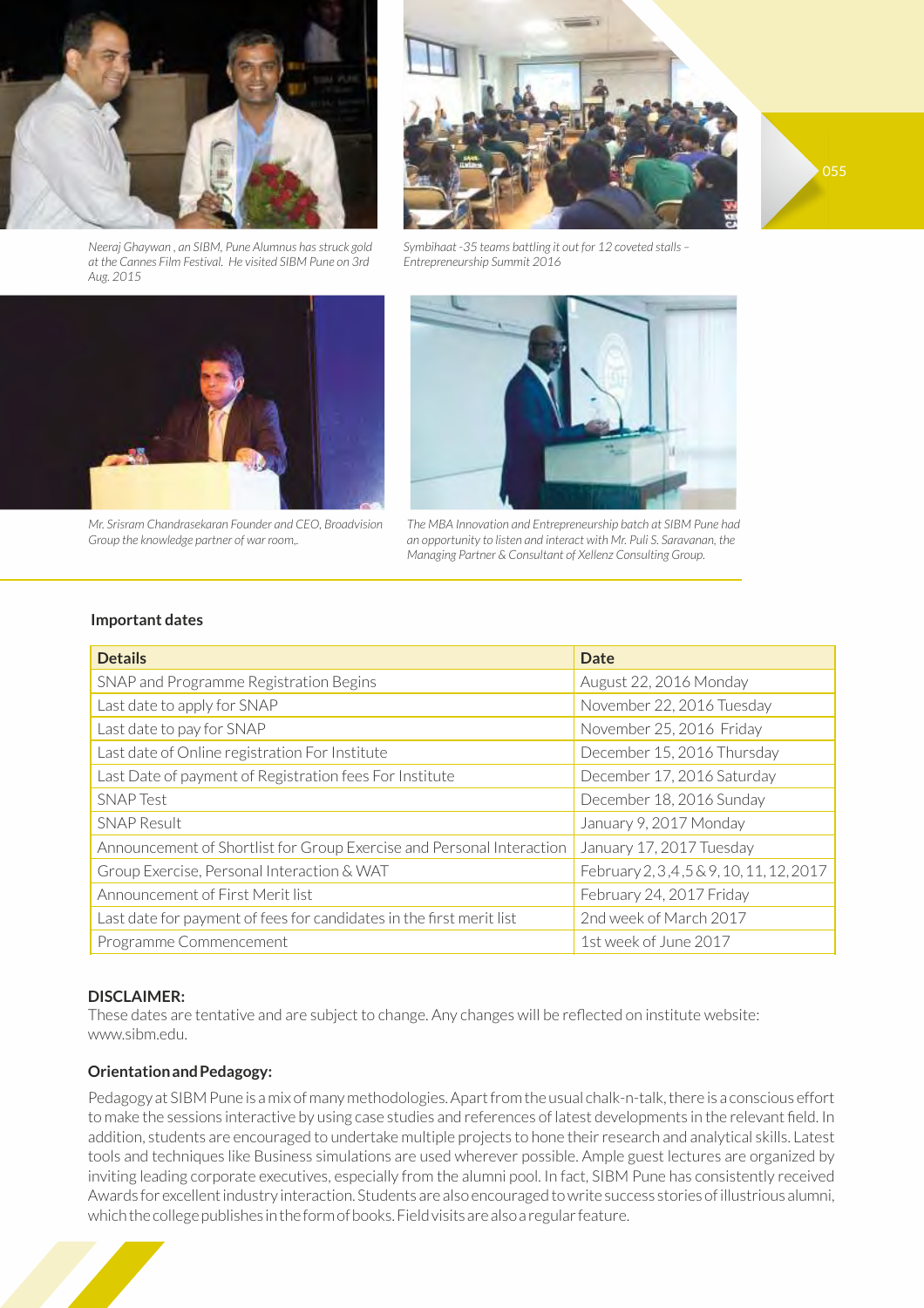

# **Fee Structure**

| Amount in $\bar{\tau}$ |
|------------------------|
| 7.75.000               |
| 20.000                 |
|                        |

| <b>Programme Fees For MBA - I &amp; E (Indian Students)</b> | Amount in $\bar{x}$ |
|-------------------------------------------------------------|---------------------|
| Academic Fees (Per Annum)                                   | 6.00.000            |
| Institute Deposit (Refundable)                              | 20.000              |

| <b>Programme Fees For MBA (International Students)</b> | <b>USD equivalent to INR</b> |
|--------------------------------------------------------|------------------------------|
| Academic Fees (Per Annum)                              | 11.65.000                    |
| Institute Deposit (Refundable)                         | 20.000                       |
| Administrative Fees (Non Refundable)                   | 40.000                       |

| <b>Programme Fees For MBA 1&amp; E (International Students)</b> | USD equivalent to INR |
|-----------------------------------------------------------------|-----------------------|
| Academic Fees (Per Annum)                                       | 9.00.000              |
| Institute Deposit (Refundable)                                  | 20,000                |
| Administrative Fees (Non Refundable)                            | 4()()()()             |

| <b>**Hostel and Mess Fees for Indian &amp; International</b><br>Students.<br>(Subject to change campus and accommodation type wise, e.g. Single<br>Sharing, Twin Sharing, Triple Sharing, Four Sharing, Dormitory) | Amount in $\bar{x}$<br>(For Indian Students) | <b>USD equivalent to INR</b> |  |
|--------------------------------------------------------------------------------------------------------------------------------------------------------------------------------------------------------------------|----------------------------------------------|------------------------------|--|
| Mess Fees (Per Annum)                                                                                                                                                                                              | 50,000                                       | 50,000                       |  |
| Hostel Deposit (Refundable)                                                                                                                                                                                        | 15,000                                       | 15,000                       |  |
| Hostel Fees (Different, subject to Sharing, Per Annum)                                                                                                                                                             |                                              |                              |  |
| Single (Only for differently abled students.)                                                                                                                                                                      | 80,000                                       | 80,000                       |  |
| <b>Twin Sharing</b>                                                                                                                                                                                                | 80,000                                       | 80,000                       |  |
| Three Sharing                                                                                                                                                                                                      | 70,000                                       | 70,000                       |  |
| Four Sharing                                                                                                                                                                                                       | 55,000                                       | 55,000                       |  |
| Dormitory                                                                                                                                                                                                          | 40,000                                       | 40.00C                       |  |

\*\* Hostel / Mess Fees could increase by 10% annually.

| <b>Instalments for MBA</b>     |                             | 1st Year (Amount in ₹)        | 2nd Year (Amount in ₹) |                               |  |
|--------------------------------|-----------------------------|-------------------------------|------------------------|-------------------------------|--|
| (Indian Students)              |                             | 1st Instalment 2nd Instalment |                        | 3rd Instalment 4th Instalment |  |
| Academic Fees (Per Annum)      | 6,25,000                    | 1,50,000                      | 6,25,000               | 1,50,000                      |  |
| Institute Deposit (Refundable) | 20,000                      |                               |                        |                               |  |
| Hostel Deposit (Refundable)    | 15,000                      |                               |                        |                               |  |
| **Hostel Fees (Per Annum)      | 70,000                      |                               | 70,000                 |                               |  |
| **Mess Fees (Per Annum)        | 50,000                      |                               | 50,000                 |                               |  |
| Instalments                    | 7,80,000                    | 1,50,000                      | 7,45,000               | 1,50,000                      |  |
| Instalments pay by date        | At the time of<br>Admission | 30-Nov-2017                   | 31-Jul-2018            | 30-Nov-2018                   |  |

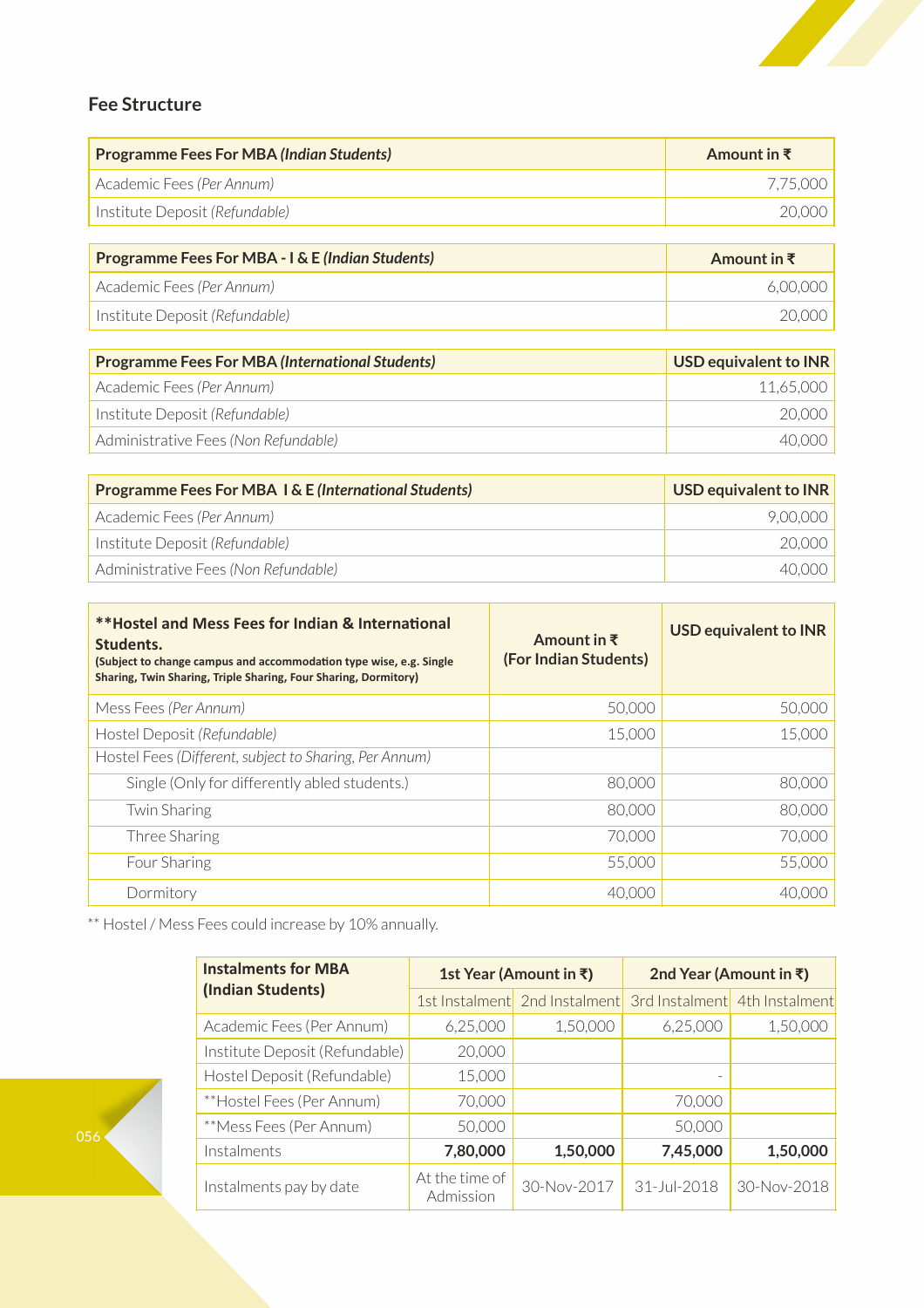| <b>Instalments for MBA - I &amp; E (Indian</b> |                             | 1st Year (Amount in ₹) | 2nd Year (Amount in ₹) |                |  |
|------------------------------------------------|-----------------------------|------------------------|------------------------|----------------|--|
| Students)                                      | 1st Instalment              | 2nd Instalment         | 3rd Instalment         | 4th Instalment |  |
| Academic Fees (Per Annum)                      | 4,50,000                    | 1,50,000               | 4,50,000               | 1,50,000       |  |
| Institute Deposit (Refundable)                 | 20,000                      |                        |                        |                |  |
| Hostel Deposit (Refundable)                    | 15,000                      |                        |                        |                |  |
| **Hostel Fees (Per Annum)                      | 70,000                      |                        | 70,000                 |                |  |
| **Mess Fees (Per Annum)                        | 50,000                      |                        | 50,000                 |                |  |
| Instalments                                    | 6,05,000                    | 1,50,000               | 5,70,000               | 1,50,000       |  |
| Instalments pay by date                        | At the time of<br>Admission | 30-Nov-2017            | $31 - Jul - 2018$      | 30-Nov-2018    |  |

| <b>Instalments for MBA (International</b><br>Students) | At the time of<br>acceptance of<br>'Offer Letter' |                                        | <b>1st Year (USD</b><br>equivalent to INR) | 2nd Year (USD<br>equivalent to INR) |                   |
|--------------------------------------------------------|---------------------------------------------------|----------------------------------------|--------------------------------------------|-------------------------------------|-------------------|
|                                                        | (USD equivalent<br>to INR)                        | 1st<br>Instalment                      | 2nd<br>Instalment                          | 3rd<br>Instalment                   | 4th<br>Instalment |
| Administrative Fees (Non Refundable)                   | 40,000                                            |                                        |                                            |                                     |                   |
|                                                        |                                                   |                                        |                                            |                                     |                   |
| Academic Fees (Per Annum)                              | 45,000                                            | 6,70,000                               | 4,50,000                                   | 7,15,000                            | 4,50,000          |
| Institute Deposit (Refundable)                         | 20,000                                            |                                        |                                            |                                     |                   |
| Hostel Deposit (Refundable)                            |                                                   | 15,000                                 |                                            |                                     |                   |
| **Hostel Fees (Per Annum)                              |                                                   | 70,000                                 |                                            | 70,000                              |                   |
| **Mess Fees (Per Annum)                                |                                                   | 50,000                                 |                                            | 50,000                              |                   |
| Installments                                           | 1,05,000                                          | 8,05,000                               | 4,50,000                                   | 8,35,000                            | 4,50,000          |
| Installment Pay by Date                                |                                                   | At the time<br>of Reporting<br>to SCIE | $30-Nov-$<br>2017                          | 31-Jul-2018                         | $30-Nov-$<br>2018 |

| <b>Instalments for MBA - I &amp; E</b><br>(International Students) | At the time of<br>acceptance of<br>'Offer Letter' | <b>1st Year (USD</b><br>equivalent to INR) |                   | 2nd Year (USD<br>equivalent to INR) |                   |
|--------------------------------------------------------------------|---------------------------------------------------|--------------------------------------------|-------------------|-------------------------------------|-------------------|
|                                                                    | (USD equivalent<br>to INR)                        | 1st<br>Instalment                          | 2nd<br>Instalment | 3rd<br>Instalment                   | 4th<br>Instalment |
| Administrative Fees (Non Refundable)                               | 40,000                                            |                                            |                   |                                     |                   |
| Academic Fees (Per Annum)                                          | 45,000                                            | 5,10,000                                   | 3,45,000          | 5,55,000                            | 3,45,000          |
| Institute Deposit (Refundable)                                     | 20,000                                            |                                            |                   |                                     |                   |
| Hostel Deposit (Refundable)                                        |                                                   | 15,000                                     |                   |                                     |                   |
| **Hostel Fees (Per Annum)                                          |                                                   | 70,000                                     |                   | 70,000                              |                   |
| **Mess Fees (Per Annum)                                            |                                                   | 50,000                                     |                   | 50,000                              |                   |
| Installments                                                       | 1,05,000                                          | 6,45,000                                   | 3,45,000          | 6,75,000                            | 3,45,000          |
| Installment Pay by Date                                            |                                                   | At the time<br>of Reporting<br>to SCIE     | 30-Nov-<br>2017   | 31-Jul-2018                         | 30-Nov-<br>2018   |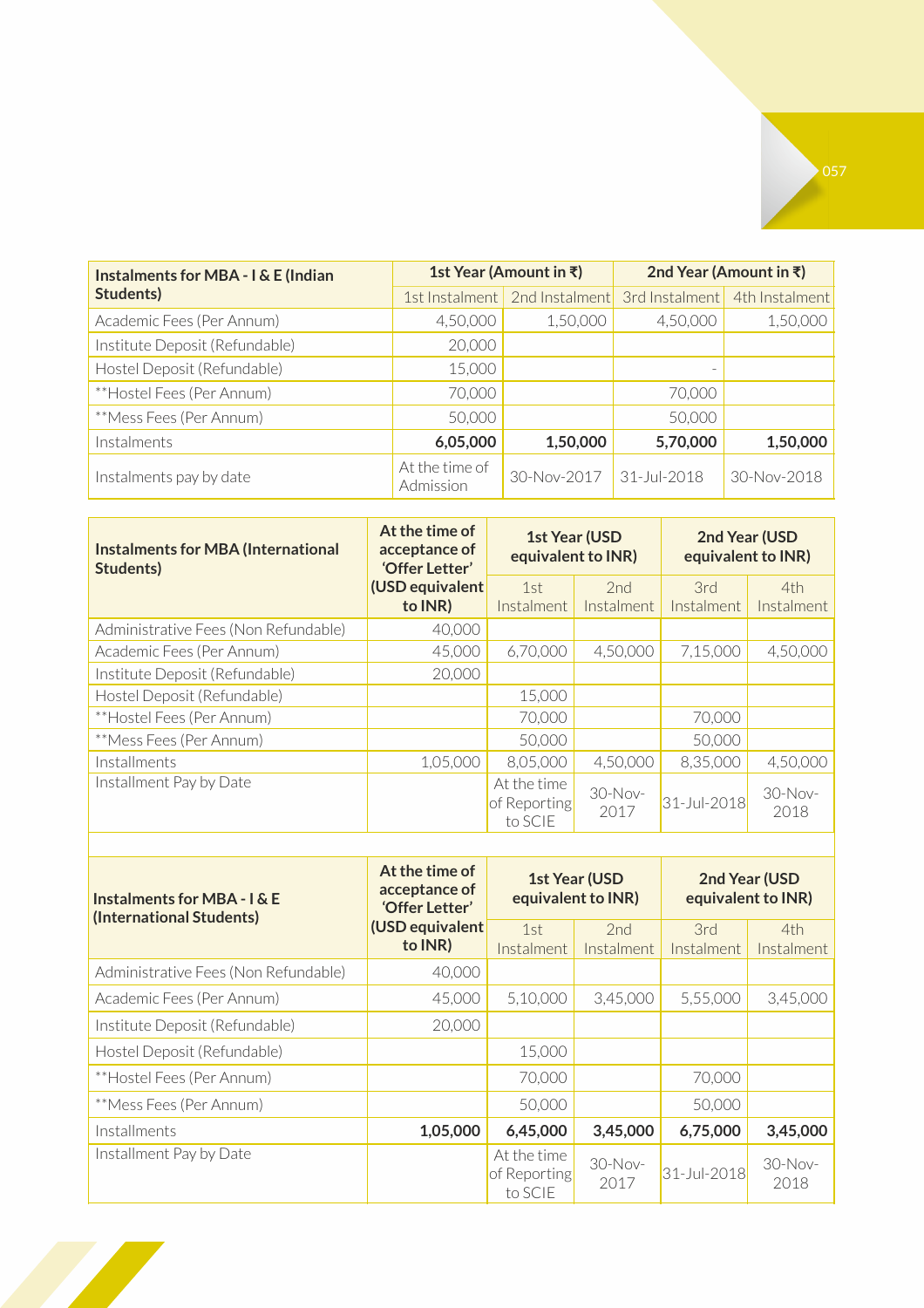# **Programme Structure**

# **Master of Business Administration [Specializations in Marketing / Finance / Human Resource / Operations]**

#### **Semester I**

- Micro Economics
- Marketing Management
- Human Resource Management
- Operations Management
- Management Accounting
- Research Methodology
- Business Statistics
- Moral Re-Armament Programme
- Data Driven Decision Making
- Supply Chain Management
- Financial Accounting
- Project I

# **Choose any Specialization Group (Major)**

# **Specialization: Marketing Major**

- Consumer Behaviour
- Sales Force and Channel Management

# **Specialization: Human Resource Management Major**

- Leadership & Capacity Building
- Labour Laws

# **Specialization: Operations Major**

- Quality Management
- Materials Management

# **Specialization: Finance Major**

- Introduction to Financial Markets and Institutions
- Financial Services

# **Elective: Choose any one**

- Doing Business in India
- Indian Film Industry: A Business Perspective
- Indian Ethos and Values for Management

# **Semester II**

- Macroeconomics
- Organisational Behaviour
- Financial Management
- Operations Research
- Legal Aspects of Business



#### **Core Courses (Internal)**

- Project Management
- Business Analytics
- Management Information Systems
- Project II

# **Specialization: Marketing Major**

- Customer Relationship Management
- Integrated Marketing Communication
- Marketing Research

#### **Specialization: Human Resource Management Major**

- Talent Management
- Learning and Development
- Industrial Relations

# **Specialization: Operations Major**

- Lean Six Sigma
- Supply Chain Modelling and Design
- Service Operations Management

# **Specialization: Finance Major**

- Security Analysis and Portfolio Management
- Corporate Valuation
- International Finance

\*Integrated Disaster Manageme

# **Semester III**

- Summer Internships
- Strategic Management
- Business Simulation
- Design Thinking
- Project III

# **Specialization: Marketing Major**

- Brand Management
- Business to Business Marketing

#### **Specialization: Human Resource Management Major**

- Performance Management System
- HR Analytics

# **Specialization: Operations Major**

- Operations Strategy and Control
- Sectorial Studies in Supply Chain

# **Specialization: Finance Major**

- Derivative Markets
- Financial Modelling

# **Choose any Specialization Group (Minor)**

- **Specialization: Marketing Minor**
- Digital Marketing
- Rural Marketing
- Services Marketing
- Retail Marketing

#### **Specialization: Human Resource Management Minor**

- Technology in HR /SAP HR/ People Soft
- Assessment Centres and HRD **Instruments**
- Compensation and Reward Management
- Organizational Development and Change

# **Specialization: Operations Minor**

- Theory of Constraints
- Outsourcing and IT Delivery Models
- ERP Modules and their Integration
- Introduction to Business Intelligence

# **Specialization: Finance Minor**

- Fixed Income Markets
- Mergers and Acquisitions
- Advanced Corporate Finance
- Project Feasibility and Financing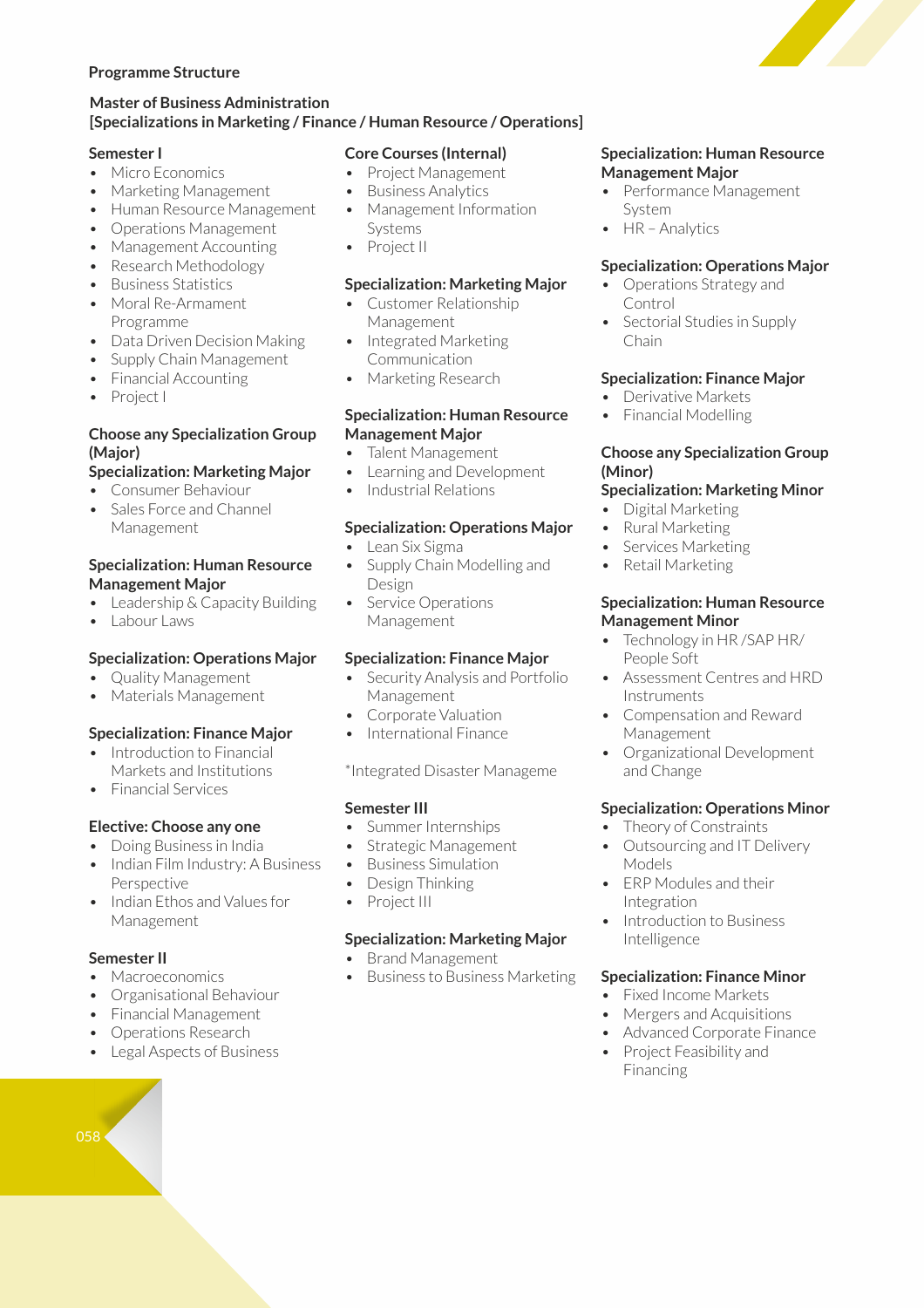







**SIBM, Pune's 'Godrej Loud' Loudest amongst all campuses !** *Godrej Loud is a platform that was set-up for first year Post Graduate Programme students of select recognized B schools in India, by Godrej- to help them live out their biggest personal dream.*

# **Semester IV**

- Corporate Governance and **Ethics**
- Management Consulting
- Capstone Project and Defence

#### **Specialization: Marketing Major**

• International Marketing

# **Specialization: Human Resource Management Major**

• International Human Resource Management

# **Specialization: Operations Major**

**Technology Project** Management

# **Specialization: Finance Major**

• Investment Banking

\*Integrated Disaster Management is mandatory for the award of degree.

# **Master of Business Administration (Innovation & Entrepreneurship) - MBA (IE)**

#### **Semester I**

- Fundamentals of Innovation
- Creativity and Problem Solving
- Global and Indian Mega Trends
- Innovation and Entrepreneurship in India
- Fundamentals of Entrepreneurship and Intrapreneurship
- Organisational Behaviour
- Financial Accounting
- Essentials of Marketing Management
- Introduction to Operations Management
- Economics for Managers
- Project I
- Project II

# **Semester II**

- Design Thinking
- Sectoral Innovation-I
- Sectoral Innovation-II
- Strategic Management • Introduction to Social
- Entrepreneurship
- Integrated Marketing Communication
- Human Resource Management
- Financial Management
- Winter Internship
- Project III
- Integrated Disaster Management

\*Integrated Disaster Management is mandatory for the award of Degree.

# **Semester III**

- Product Design
- Basics of Intellectual Property and Business Law
- Venture and Private Equity Funding
- Lean Startup
- Project Management
- Marketing Strategy
- Operations Strategy
- Finance Strategy
- Summer Internship
- Project IV

# **Semester IV**

- Innovation Lab-I
- Innovation Lab- II (New Venture Planning)
- Project V

# Please visit www.sibm.edu for information related to:

- Teaching Faculty including educational qualification(s) and teaching experience
- Learning Resources
- Physical and Academic Infrastructure Facilities
- Co-Curricular and Extra Curricular Activates
- Hostel Accommodation
- Health Care Services